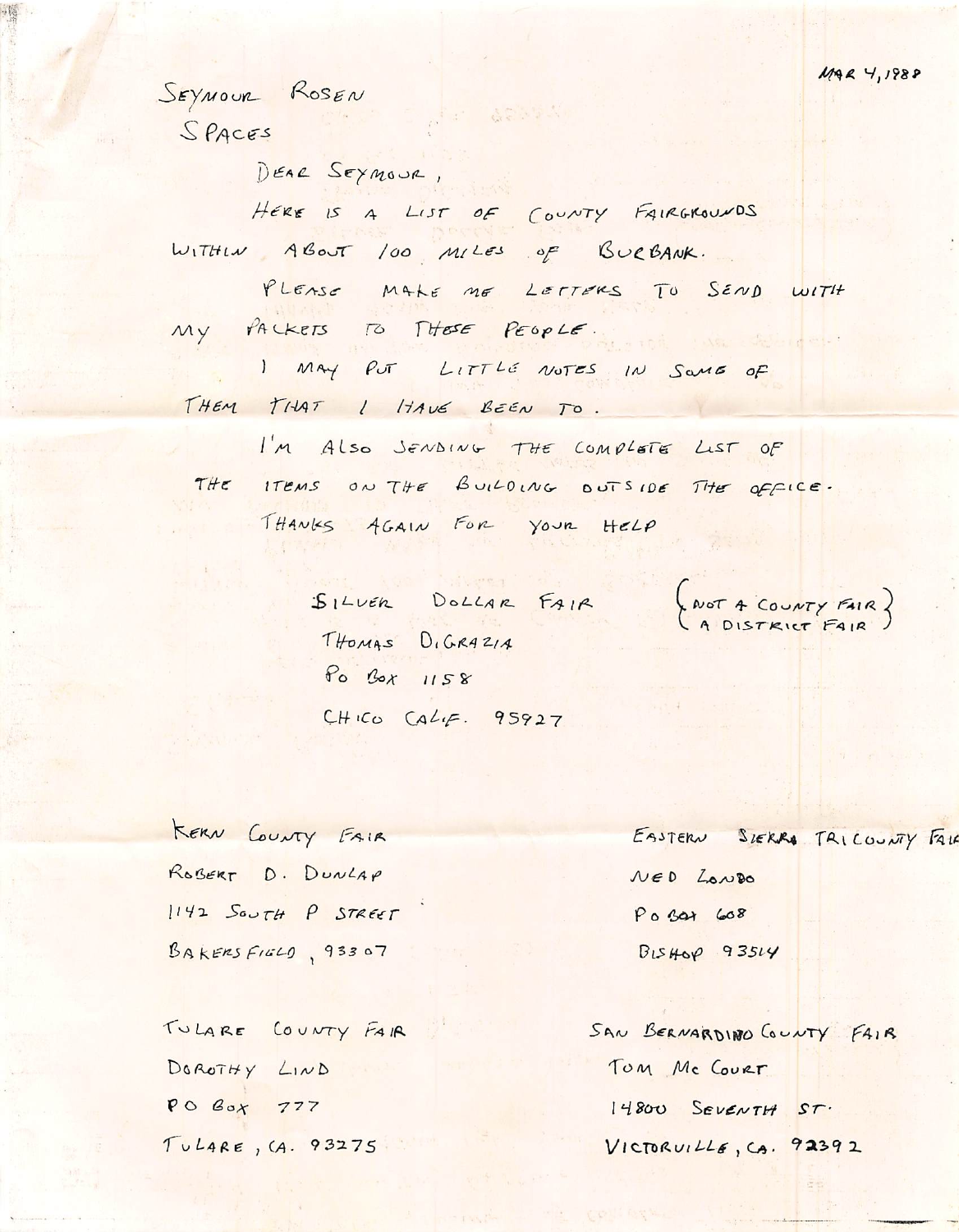VENTURA COUNTY FAIR JEREMY FERRIS SEASIDE PARK 10 WEST HARBOR BLUD. VENTURA, CA. 93001

CALAVERAS COUNTY FAIR MIKE PALUSZAK  $P \circ B \circ x$  96 ANGELS CAMP, CA. 95222

FARMERS FAIR OF RIVERSIDE COUNTY DOUG LOFSTROM  $P$  0  $\beta$  ox 398 HEMET,  $C4$  92343

LOS ANGELES COUNTY FAIR  $RALPH$   $H1NDS$ Po Box 2250  $Pomova, Ca. 91769$ 

PLACER COUNTY FAIR RUBEN MARTINEZ ALL AMERICAN BLUD ROSEVILLE, CA. 95678

ORANGE COUNTY FAIR NORBERT BARTOSIK 88 FAIR DRIVE

COSTA MESA, CA. 92626

"ANTELOPE VALLEY, FAR CW: ADAMS  $155$  EAST AVENUE  $I$  $L$ ANCASTER, CA. 93534

EL DORADO COUNTY FAIR SUE CLARK PO BOX 1537  $PLACERVILLE, CA. 95667$ 

MERCED COUNTY FAIR JIM SHASKYW TO  $P_0$   $604$   $71$  $L_{0.5}$   $S_{A}$ NOS,  $C_{4}$ . 93635

MERCED COUNTY FAIR ANTHONY LEO  $P$  0 Box 1352  $MERCCD, CA. 95341$ 

THANKS AGAIN LONOMEY 411 SAUNDERS FERRY RD HENDERSONVILLE, TN 37075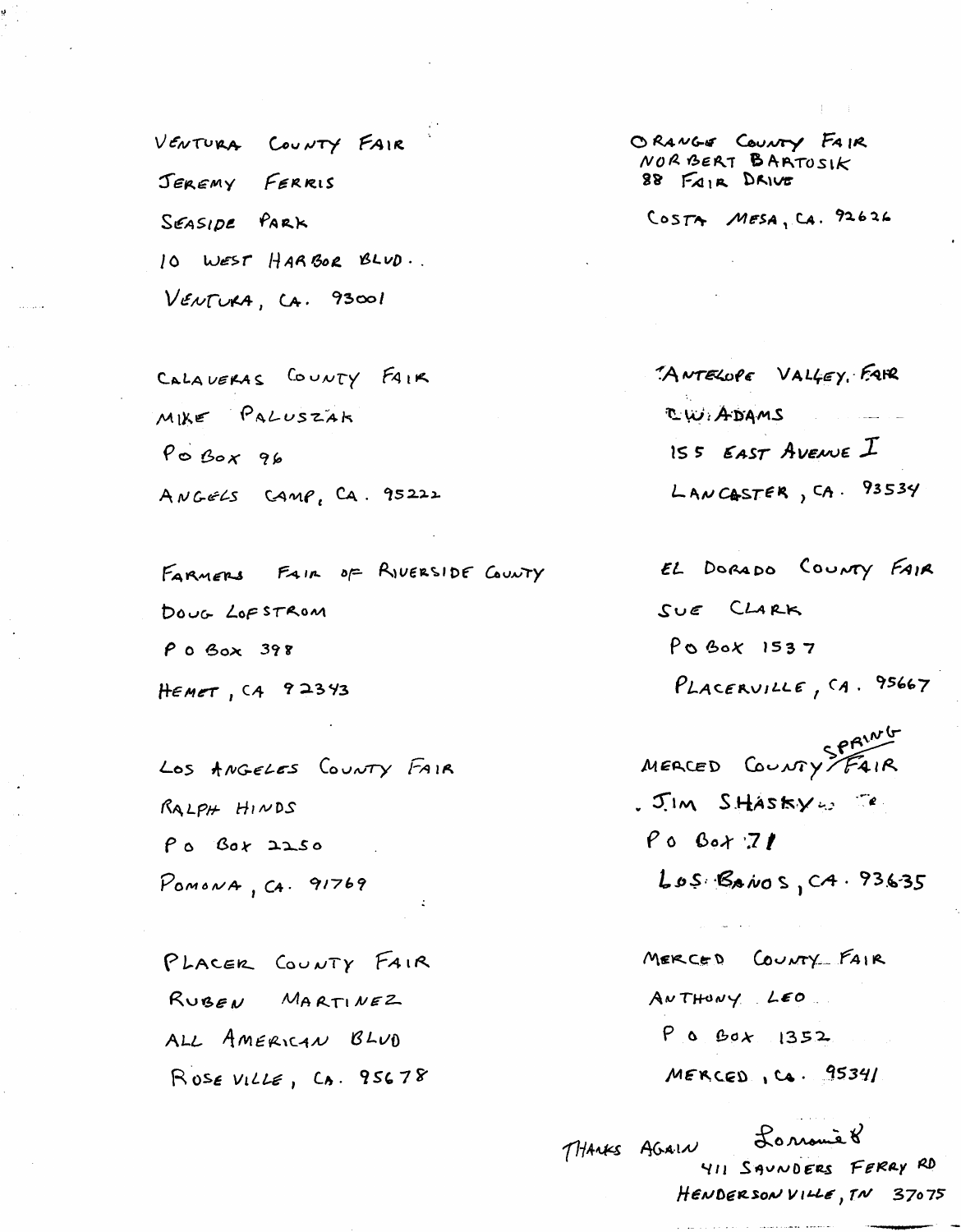1. 6 army hats  $2. 1$  bee hat 3. indian spear 4. cork screw spike 5. 2 pitch fork brooms b. *2* axes 7. rock art 8. deer hoof 9. whale harpoon 10. 2 sets snow shoes 11. 5 deer heads 12. 2 gold pouches 13. 1 boot with stirrup 14. Sign(TEXT) NEVER FORGET TO REMEMBER TO BE NICE! 15. Totem pole 16. Crop 17. Wood tomahack 18. Beaver pelt(MOUNTED FREE BY LEATHER 3ERAPS AROUND DRIFT VOOD) 19. Sculptured feet 20. Sculptured hands 21. 2 gold mining pans 22. 1 large pans & handle(EGG SKILLET) 23. 2 skillets 24. 1 pot & handle 25. 1 **kettle** 26. 1 strainer 27. 1 jelly skimmer 28. 1 tin measuring cup 29. 1 combo pick & axe 30. 3 snow spikes 31. 1 handle sickle  $26$  1 hoe 33. 5 wicker baskets 34. Wood sign (LENNAEE EAGLES ON EACH SIDE OF SIGN) 35. 1 saw 36. 1 lace-up army boots

CONTINUE ON NEXT PAGE.

I MADE MANY PHOTOS OF FRONT OF BUILDING. WITH THE PHOTOS AND THIS LIST I BELIEVE A COMPLETE RECONSTRUCTION COULD  $BE$   $DoN$  $E$ Lonairo